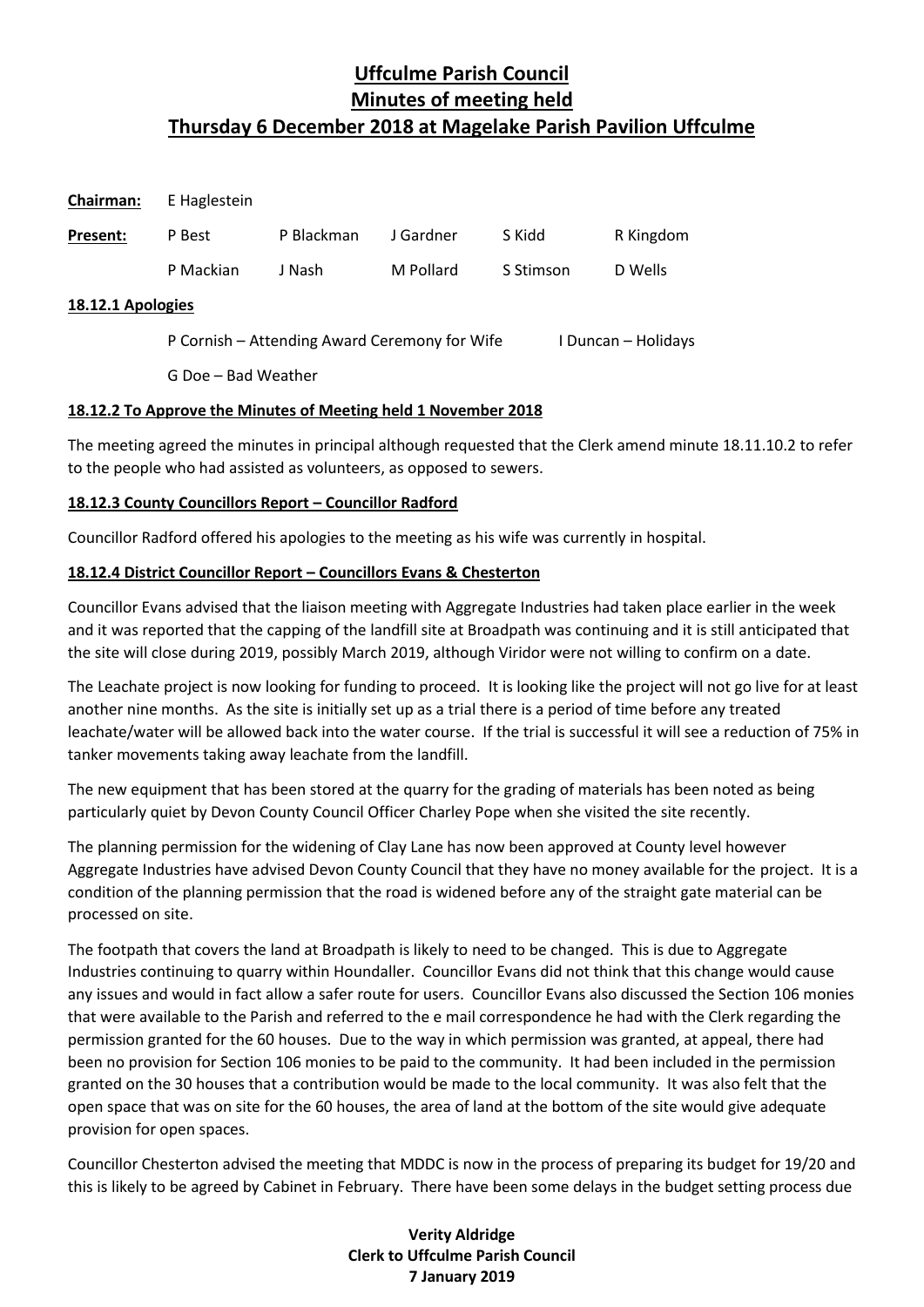to the uncertainty caused by Brexit. The Government Minister for Housing has recently made an announcement in respect of an increase of house numbers being built.

Although no dates had been released at the meeting Councillor Chesterton was confident that hearings would take place in February and the Inspector would once again issue a list of questions which he would like addressed at the hearings.

### **18.12.5 Finance**

# **18.12.5.1 To Approve November Financial Statement**

The financial statement was approved as official Council minutes.

# **18.12.5.2 Uffculme Village Hall**

Following the issues reported at the November Council meeting the Chairman had written to Mr Pope setting out the concerns raised. Mr Pope had then spoken to both the Clerk and Chairman on the telephone and it was agreed that he would return to review the issues reported with the area. On review he did relay some of the slabs although there was still concerns. It was agreed that the Village Hall would need to pursue any issues if they had any with the workmanship.

# **18.12.5.3 Ashill Village Hall**

Councillor Blackman advised the meeting that the works associated with the render on the outside of the property had been postponed although after review the committee was confident that the extent of the works required was not as significant as first thought.

The Committee was however looking for a contribution towards their hot water tank, the Committee has raised just over £1,000 towards the cost although the total cost including installation charges was thought to be £1,400. The meeting agreed that the Council would support the purchase and installation of the new hot water tank and accept the Committees contribution of £1,100 towards this cost.

# **18.12.5.4 Devon Flag Replacement**

Councillor Wells advised the meeting he had received a quote of £110 for a replacement Devon flag which would be hand stitched and be a three yard flag, as opposed to the slightly smaller flag that was purchased a few years ago. Councillor Wells proposed that the Council purchase a new flag, this was seconded by Councillor Pollard and the whole meeting was in agreement.

# **18.12.5.5 New Slide**

The Clerk confirmed that she had finally received an installation date for the replacement slide being the week ended the 11 January 2019. The cost of the slide was confirmed at £1,023.88 + vat.

# **18.12.5.6 Other Finance Matters – Christmas Lights**

The Clerk advised the meeting that she had received no invoices to date for the Christmas Lights although had discussed the costs with Colin Ward who advised that during the year very little had been spent on the lights.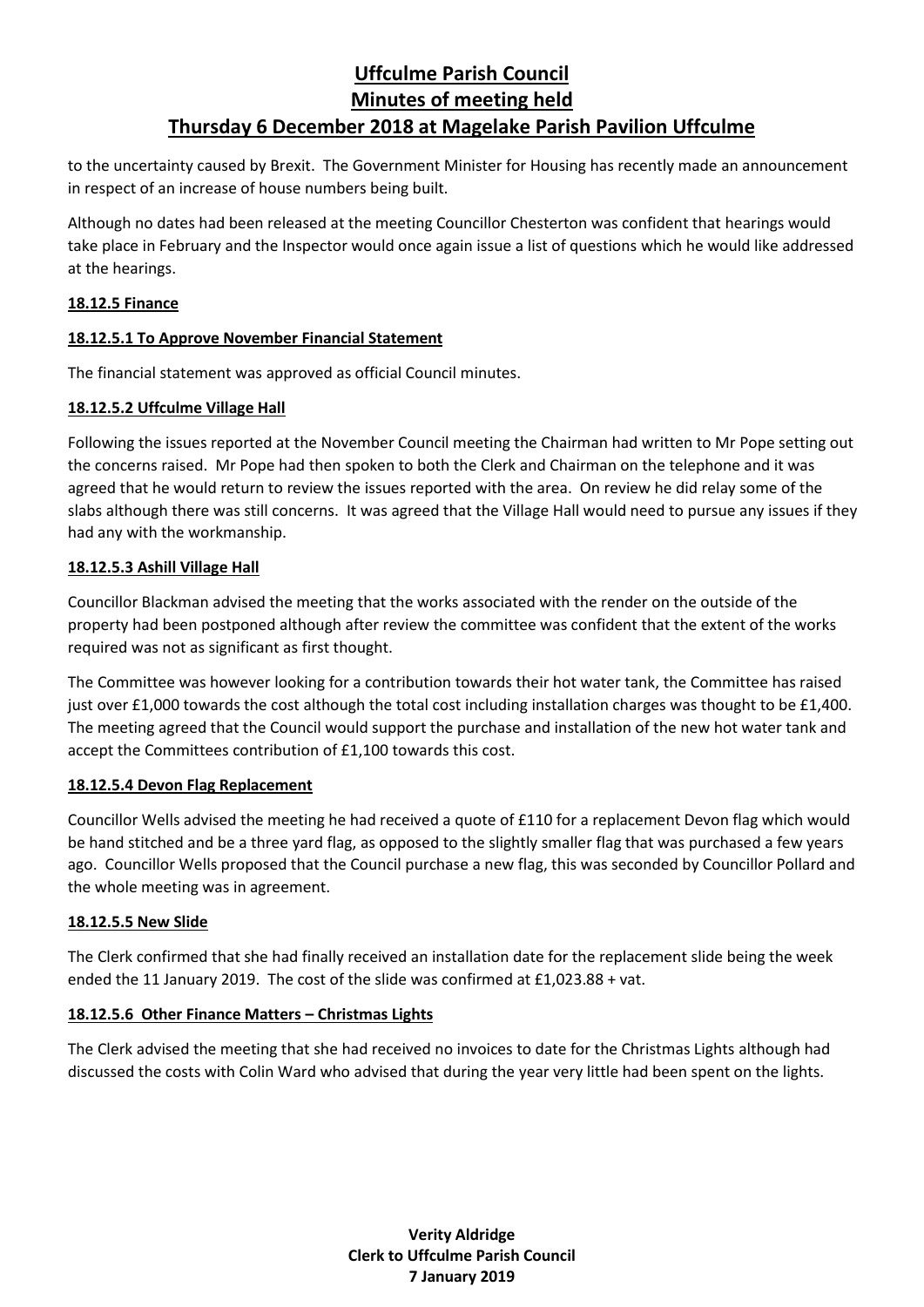#### **18.12.6 Business Arising**

# **18.12.6.1 Uffculme Central**

The meeting agreed that the Committee for the regeneration of The Square would meet in January and discuss its options and whether there was a common theme towards redeveloping The Square. It was also agreed that a meeting would be arranged in the new year with the Conservation Officer at Mid Devon District Council.

# **18.12.6.2 Mid Devon Local Plan**

As Councillor Chesterton advised in his report, we were awaiting dates of the hearings for The Local Plan when these were available the Parish Council would be invited to attend the hearings.

### **18.12.6.3 Landfill Site at Broadpath**

As Councillor Evans advised in his report there had been a liaison meeting and landfill activities were continuing, although they were also capping the site.

### **18.12.6.4 ABN Feed Mill**

The meeting with the Environment Agency was scheduled for Monday 10 December 2018. It was noted that the lorry movement through the village could be scheduled to avoid the school drop off and collection times as the traffic increases during these times and the lorries struggle to pass through.

### **18.12.6.5 Uffculme Mens Club**

Councillor Kingdom advised that there is a new Chairman, James Alford. The committee also seemed to be operating in a more organised format and had even generated themselves a website to encourage new membership.

# **18.12.6.6 Uffculme Bowling Club**

The Council had not heard from the Bowling Club recently and Councillors had not been able to attend the Bowling Clubs committee meetings.

# **18.12.6.7 Green Team/Green Day**

Councillor Stimson advised the meeting that he had discussed an external water bottle refilling station with Delia Kennedy of The Green Team. The Green Team supported the idea of a water filling station within The Square and on investigation it looked like the cost of a refillable station would be somewhere in the region of £600-£1200. The meeting discussed whether the item would be vandal proof and they are designed for being installed in public spaces. The meeting agreed that the Council should apply for the Communities Together Fund, formally the TAP fund in the hope that there would be support for it.

#### **18.12.6.8 Allotments**

Councillor Best advised that there was no change in the allotments and that he would be preparing a schedule of new plot holders for 2019/20.

#### **18.12.6.9 Kingwood Parking at Magelake**

The Clerk advised the meeting that she had sought some legal advice in respect of the issues and had been advised to await a response from Kingwood as to their position and why they continue to park at Magelake.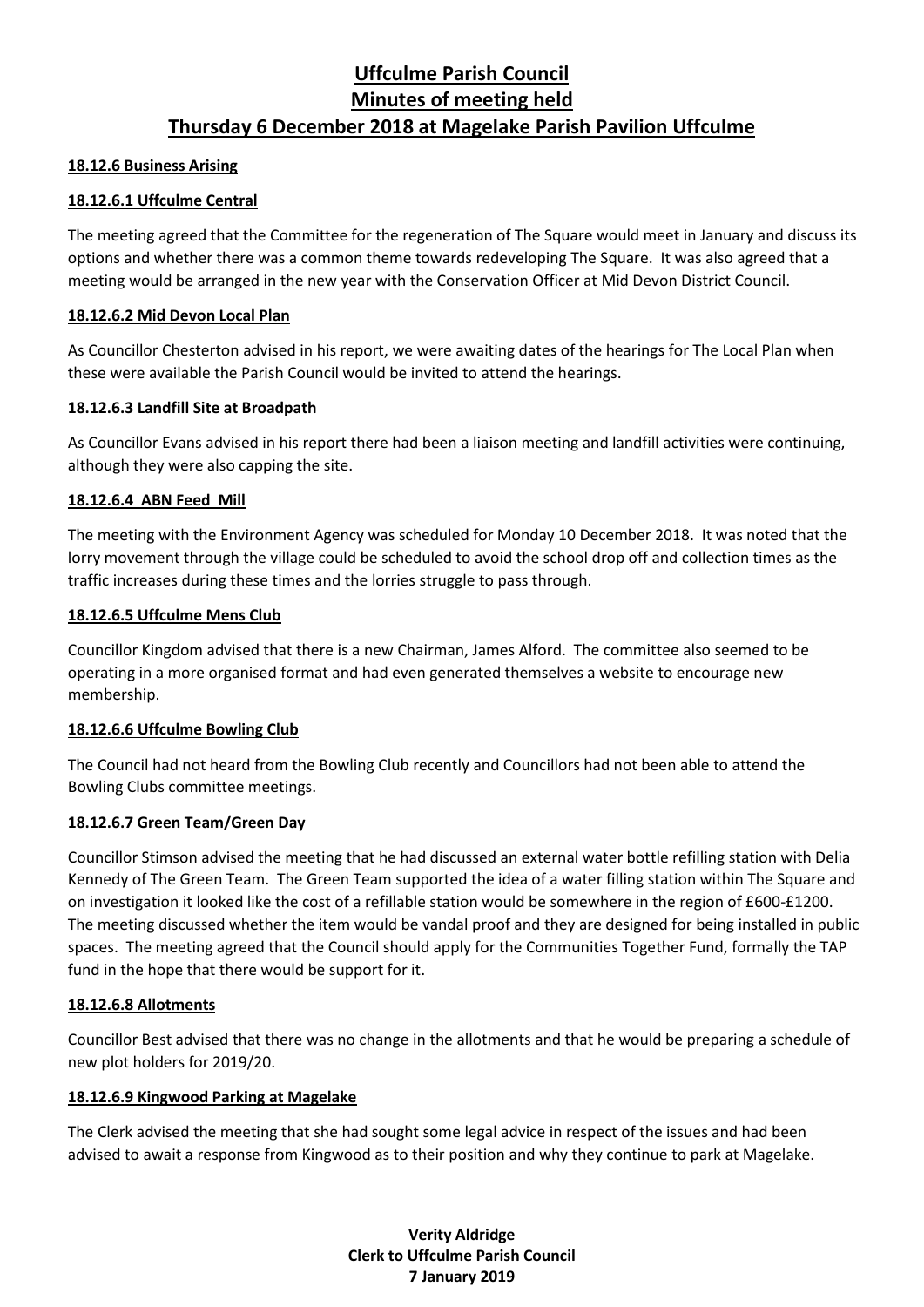## **18.12.6.10 BMX Track/Skate Park**

Councillor Pollard advised the meeting that unfortunately the company he had sought to supply and install a skate park at Highland Terrace was not able and did not attend the meeting he had arranged with them. Following this Councillor Pollard has liaised with a new company which are based in Bristol and a meeting has been arranged for the new year.

#### **18.12.6.11 Parish Jobs & Recruitment**

The meeting discussed the need to appoint a maintenance committee for the Parish Council who would look to deal with all maintenance issues in and around the village. It was agreed that there should be 5 Councillors, with 3 in attendance for any given meeting. It was agreed that an annual budget would be set and the maintenance committee would be responsible for managing this budget. It was agreed that Councillor Best would Chair the meeting with Councillors Gardner, Pollard, Duncan and Stimson as members. A meeting would be arranged during December to discuss what maintenance was required in and around the village as well as an indication of the expected cost. This will be presented to the Clerk and the Council for the January budget meeting.

### **18.12.7 Police Report**

Councillor Best advised that during September there had been 12 reported crimes within the Parish, 6 of which were recorded as being violent /sexual assaults. Councillor Best advised the meeting that although this sounded serious it included a wide scope of different offences.

Councillor Best also endorsed the drink drive campaign that Devon & Cornwall Police were running over the festive period.

#### **18.12.8 Highway Matters**

It was discussed that there is a large pool of water which forms opposite the Compost Magic site. It was thought that this was related to drainage works in the field previously and that this may have now been reversed due to a dispute over land. It was agreed that the Clerk would contact Phil Morgan the Highways Liaison Officer to see whether something could be done.

#### **18.12.9 Correspondence**

The Clerk advised the meeting that she had received a letter from the Mid Devon Ring & Ride Scheme. They were looking for a contribution towards their running costs. It was agreed that this would be included in the budget.

#### **18.12.10 Clerks Report**

#### **18.12.10.1 Devon Air Ambulance Night Landing Site**

The Clerk advised the meeting that she had submitted the request for funding to Ray Radford in respect of the cost of lighting and electrics for the Air Ambulance to be able to land at Magelake.

#### **18.12.10.2 RBL Poppy Appeal**

Congratulations were passed to Councillor Hagelstein on her co-ordination of the fantastic displays for the Centenary Celebration of Armistice Day.

It was reported that the RBL Poppy Appeal within Uffculme had raised £3,389.98.